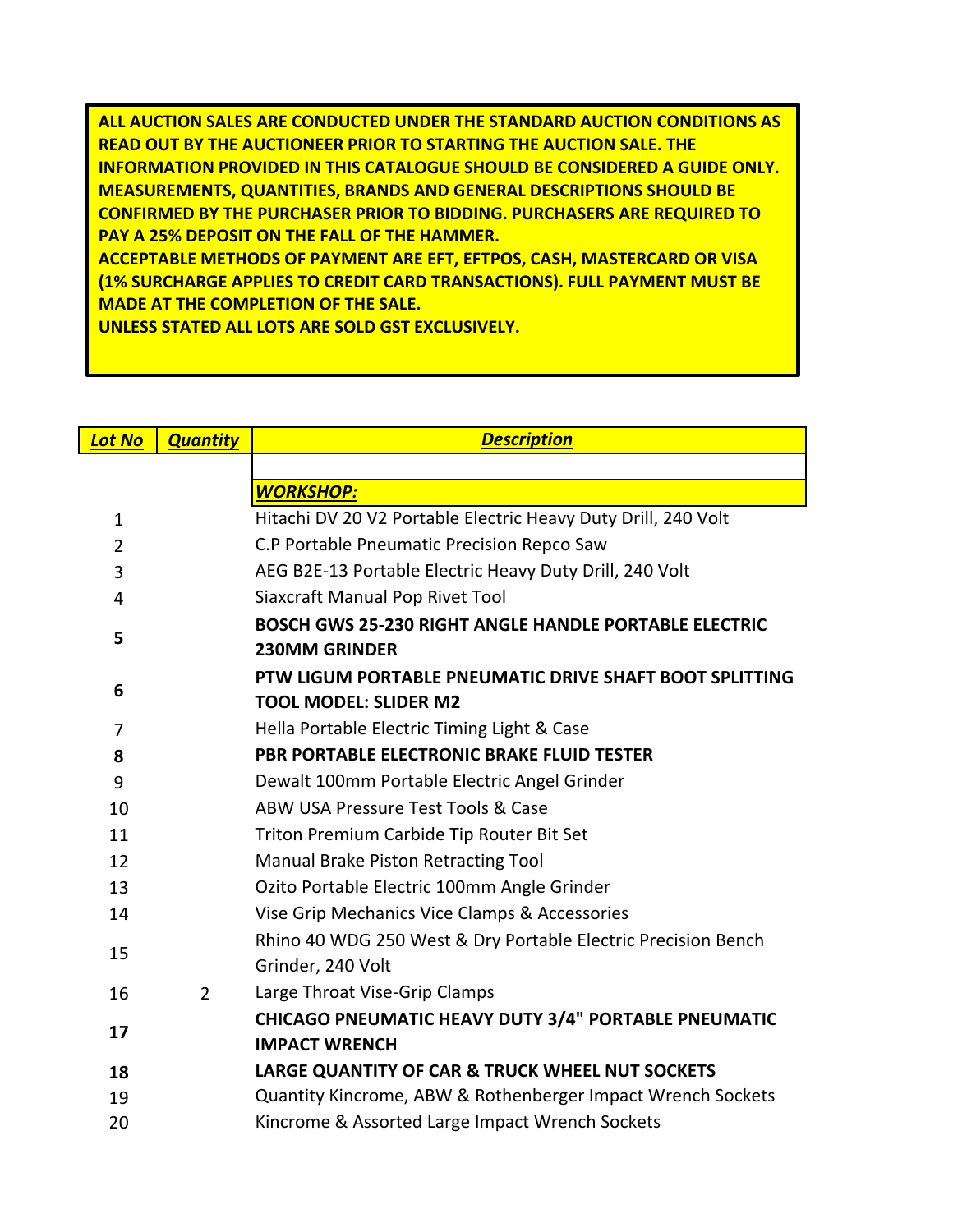| 21 |                | <b>QUANTITY LARGE TRUCK WHEEL BEARING NUT SOCKETS</b>                                              |
|----|----------------|----------------------------------------------------------------------------------------------------|
| 22 |                | CP PORTABLE PNEUMATIC DRILL & MAKITA JIGSAW                                                        |
| 23 |                | Various Specialised Mechanics Bearing Pulling Tools                                                |
| 24 |                | TTI HEAVY DUTY 1" DRIVE PORTABLE PNEUMATIC IMPACT<br><b>WRENCH</b>                                 |
| 25 |                | TTi 1/2" DRIVE PORTABLE PNEUMATIC IMPACT WRENCH                                                    |
| 26 |                | Black Ridge Portable Pneumatic Air Chisel Gun                                                      |
| 27 |                | Precision Mechanics Portable Pneumatic Die Grinder Deburring Tool                                  |
| 28 |                | Heavy Duty Manual Bearing Nut Removal Tool                                                         |
| 29 |                | TOLEDO CAMSHAFT ALIGNMENT TOOL SET & CASE - PART NO.<br>30732                                      |
| 30 |                | TOLEDO PETROL & DIESEL TIMING TOOL KIT & CASE PART NO.<br>304725                                   |
| 31 | 6              | <b>Champion Assortment Kits</b>                                                                    |
| 32 |                | KEMPII KEMPANNANT 161 MOBILE MIG WELDING PLANT, 415<br><b>VOLT</b>                                 |
| 33 |                | Oxy Acetylene Welding & Cutting Plant, Hoses, Torch, Trolley,<br>Gauges & Accessories (No Bottles) |
| 34 | $\overline{2}$ | Drill Bit Sets & Cases                                                                             |
| 35 |                | Sutton S1 Drill Bit Set & Case                                                                     |
| 36 |                | SP Tools 3 Piece Metric M2 Step Drill Set & Case                                                   |
| 37 |                | PROJECTA 12 VOLT CARBIDE PILE 500 AMP LOAD TESTER                                                  |
| 38 |                | Projecta 12 Volt 900 Amp Jump Start Kit                                                            |
| 39 |                | Projecta Workshop 12/24 Volt Battery Charger with Engine Start                                     |
| 40 |                | Roval 20 Tonne Low Profile Jack                                                                    |
| 41 |                | AMMCO MODEL 8000 SAFE-ARC BENCH TOP BRAKE SHOE<br><b>GRINDING MACHINE, 240 VOLT</b>                |
| 42 |                | <b>TOLEDO HEAVY DUTY BEARING PULLER SET &amp; CASE</b>                                             |
| 43 |                | Mechanics Pressure Test Set & Case                                                                 |
| 44 |                | <b>TOLEDO PNEUMATIC OPERATED BRAKE CALIPER WIND BACK TOOL</b><br><b>SET &amp; CASE</b>             |
| 45 |                | Tacerline TP1100 Leak Finding Kit & Case                                                           |
| 46 | 5              | <b>Mechanics Assortment Kits</b>                                                                   |
| 47 | $\mathbf{2}$   | Large 'O' Ring Assortment Kits                                                                     |
| 48 |                | AC Delco Fully Automatic Battery Charger                                                           |
| 49 |                | PBR PORTABLE ELECTRONIC BRAKE FLUID TESTER                                                         |
| 50 |                | SP Compression Tester Tool Kit & Case                                                              |
| 51 |                | Tee-Kay Head Check Combustion Leak Detector                                                        |
| 52 |                | TOLDEO TOOLS MECHANICS COMPRESSION TEST TOOL KIT & CASE                                            |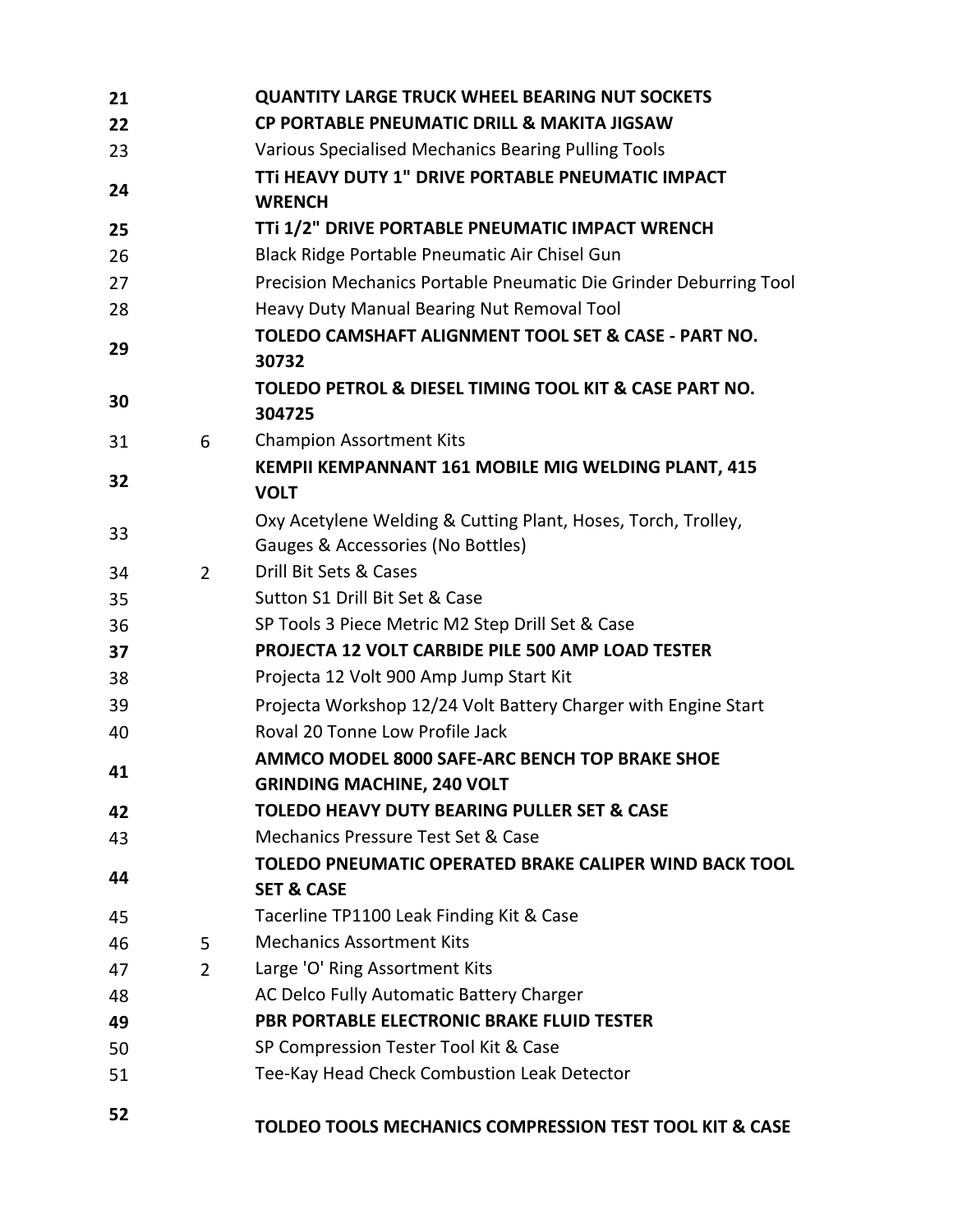| 53 |             | Toledo Tools Cooling System Test Kit & Case                    |
|----|-------------|----------------------------------------------------------------|
|    |             | WYNN'S MODEL:22000 POWER STEERING FLUSH MACHINE, KIT &         |
| 54 |             | <b>CASE</b>                                                    |
| 55 |             | P & N LARGE TAP & DYE SET & CASE                               |
| 56 |             | SCM4 Heavy Duty Bearing Puller Kit & Case                      |
| 57 | 6           | KINCROME 2 TIER MECHANICS TOOL TROLLEYS (SOLD PER EACH)        |
| 58 |             | Uni-Mig Professional Welding Mask                              |
| 59 |             | Sutton Tap & Die Set & Case                                    |
| 60 |             | <b>Quantity of Assorted Mechanics Sundries</b>                 |
| 61 |             | Steel 2 Door Tool Lock Up Cabinet                              |
| 62 | $2^{\circ}$ | 1.8m 2 Door Tool Lock Up Cabinets (Sold Per Each)              |
| 63 |             | Heavy Duty 4 Wheel Flat Top Trolley                            |
| 64 | 3           | <b>Assorted Car Tyres</b>                                      |
| 65 |             | 2 Tier Car Tyre Retail Stand                                   |
| 66 |             | Various Lengths of Steel & Panel Drying Stand                  |
| 67 |             | Flat Top Mechanics Engine Transport Trolley                    |
| 68 |             | <b>HEAVY DUTY CLIPLOCK 3 TIER STORAGE SHELF</b>                |
| 69 |             | <b>HY-WORK AUSTRALIAN MADE HYDRAULIC TRUCK GEARBOX 4</b>       |
|    |             | <b>WHEEL TRANSPORT JACK</b>                                    |
| 70 |             | SET OF 4 ARMSTRONG 8000KG TRUCK AXLE RATCHET STANDS            |
|    |             | (SOLD PER EACH)                                                |
| 71 |             | Ryobi EMS1825SCL Portable Electric Sliding Compound Saw        |
| 72 |             | APAC HEAVY DUTY HYDRAULIC ID TONNE GARAGE JACK                 |
| 73 | 3           | <b>Mechanics Screw Type Servicing Stands</b>                   |
| 74 |             | 'P' Handle 2 Wheel Trolley                                     |
| 75 |             | <b>BRANICK MODEL: 7200 STRUT SPRING COMPRESSOR TOOL &amp;</b>  |
|    |             | <b>ACCESSORIES</b>                                             |
| 76 |             | <b>MONROE SHOCK ABSORBER SERVICING TOOL KIT</b>                |
| 77 |             | Quantity Brooms, Shovels & Cleaning Equipment                  |
| 78 |             | Pedestal work Light                                            |
| 79 | $2^{\circ}$ | <b>Steel Trestle Ladders</b>                                   |
|    |             | FINN POWER P16 HEWLETT PACKARD FLEXIBLE BRAKE LINE             |
|    |             | <b>MANUFACTURING SYSTEM COMPRISING HYDRAULIC BRAKE LINME</b>   |
| 80 |             | <b>CRIMPING STATION, FLEXIBLE BRAKE LINE HOSE PRESSURE</b>     |
|    |             | TESTING STATION & SP BRAKE S/N: 11-265100 LINE FLARING TOOL    |
|    |             | STATION, HYDRAULIC POWER PACK, VICE, BENCH & LARGE RANGE       |
|    |             | OF HYDRAULIC BRASS FITTINGS                                    |
| 81 |             | Javac Electronic Air Conditioning Gas Charging System, Inbuilt |
|    |             | <b>Electronic Scale</b>                                        |
| 82 |             | Repco Air Conditioning Vacuum Pressure Test Set                |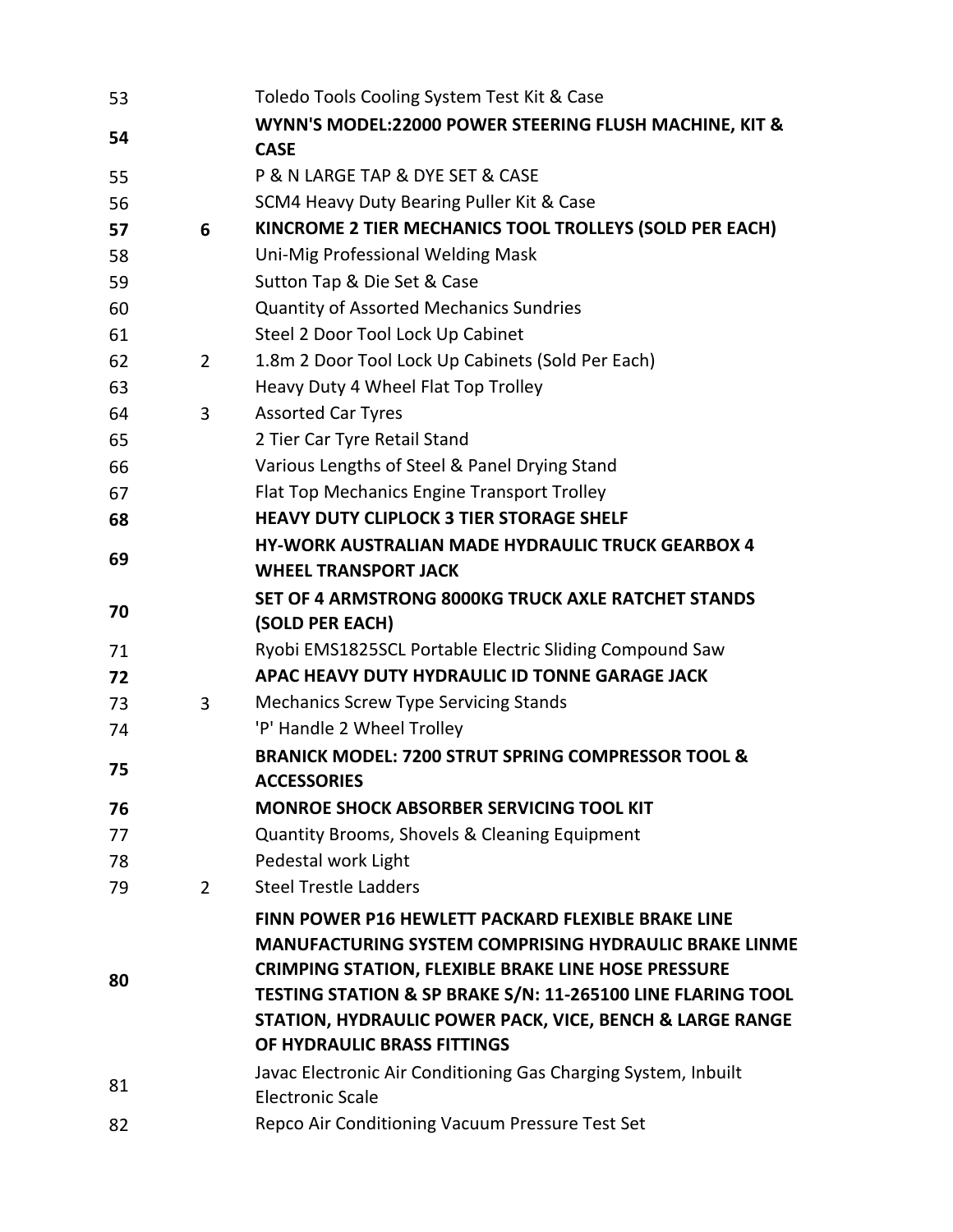| 83  |                | Mitsubishi Fan Belt Gauge                                                                                      |
|-----|----------------|----------------------------------------------------------------------------------------------------------------|
| 84  | 3              | 60 Litre Drum Trolleys                                                                                         |
| 85  |                | Quantity 3 Phase, Single Phase Extension Leads & Oxy Hose                                                      |
| 86  | 4              | Racks & Contents of Rubber Exhaust Grommets, Gaskets, Clamps &<br><b>Sundries</b>                              |
| 87  | 22             | <b>NEW TOYOTA, FORD &amp; VARIOUS BRAND TOW BARS &amp; FITTINGS</b>                                            |
| 88  |                | Heavy Duty Portable Blower Fan Inflatable Advertising Balloon, 240<br>Volt                                     |
| 89  |                | New & Used Truck Mate Wheel Guards                                                                             |
| 90  |                | <b>APPROXIMATELY 40 NEW FULL &amp; PART EXHAUST TAILPIPE &amp;</b><br><b>MUFFLER SETS</b>                      |
| 91  |                | <b>APPROXIMATELY 35 NEW FULL &amp; PART EXHAUST TAILPIPE &amp;</b><br><b>MUFFLER SETS</b>                      |
| 92  |                | <b>APPROXIMATELY 35 NEW FULL &amp; PART EXHAUST TAILPIPE &amp;</b><br><b>MUFFLER SETS</b>                      |
| 93  |                | Rack & Contents of Mechanics Brass Fittings & Electrical Loom Wire<br>Stock & Conduit                          |
| 94  |                | <b>QUANTITY OF NEW EXHAUST MUFFLER STOCK &amp; ACCESSORIES -</b><br><b>APPROX 22 UNITS (CONTENTS OF 1 BAY)</b> |
| 95  |                | <b>QUANTITY OF NEW EXHAUST MUFFLER STOCK &amp; ACCESSORIES -</b><br><b>APPROX 18 UNITS (CONTENTS OF 1 BAY)</b> |
| 96  |                | Quantity of New Exhaust Componentry & Sundries (Contents of 1<br>Bay)                                          |
| 97  |                | <b>Quantity of New Tile Stock</b>                                                                              |
| 98  | $\overline{2}$ | Long Lengths Aluminium Trimming                                                                                |
| 99  |                | Brake Drums, Truck Turbo & Assorted Parts                                                                      |
| 100 |                | Assorted Lide Exhausts, Tail Pipe & Muffler Systems                                                            |
| 101 | 25             | <b>NEW LIDE EXHAUSTS TAIL PIPE &amp; MUFFLER SYSTMS</b>                                                        |
| 102 | 25             | <b>NEW LIDE EXHAUSTS VEHICLE TAIL PIPE SETS</b>                                                                |
| 103 | 26             | <b>NEW TOYOTA, FORD &amp; VARIOUS BRAND TOW BARS &amp; FITTINGS</b>                                            |
| 104 | 50             | <b>NEW &amp; USED EXHAUST MUFFLERS</b>                                                                         |
| 105 |                | Steel 2 Bay Stock Rack                                                                                         |
| 106 |                | Large Quantity New Plastyic Bag & Tube Stock                                                                   |
| 107 |                | 2 Bay Double Sided Brownbuilt Quick Release 2m Stock Shelving &                                                |
|     |                | <b>Assorted Disassembled Shelving</b>                                                                          |
| 108 |                | Desk, Fan & Assorted Sundries                                                                                  |
| 109 |                | Welded Steel 3 Bay 4 Tier Stock Rack                                                                           |
| 110 |                | SELTEC V-GAS FULL-WIRRELESS GAS ANALYSING SYSTEM                                                               |
| 111 | $\mathbf{2}$   | Rolls of Plastic Tube & Derealing Stand                                                                        |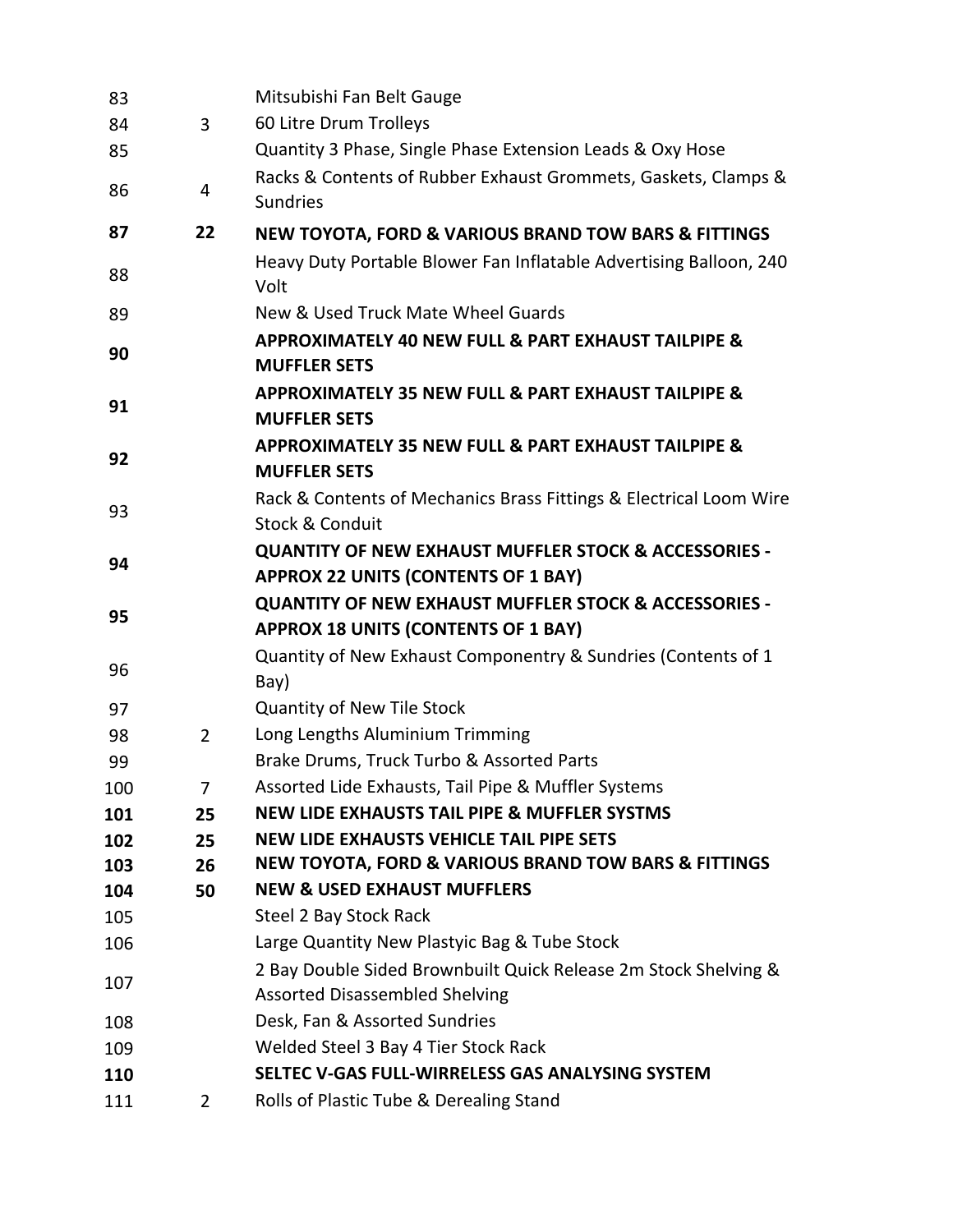| 112 | MOLNAR TWO POST CLEAR FLOOR OVERHEAD HOIST, 3000KG<br>CAPACITY, TYPE MF1705-93-OH-3T, S/N: 0527                                                                                                  |
|-----|--------------------------------------------------------------------------------------------------------------------------------------------------------------------------------------------------|
| 113 | Mobile Retractable Workshop Safety Barrier Stand                                                                                                                                                 |
| 114 | HITACHI 500KG PENDENT CONTROL ELECTRIC CHAIN HOIST                                                                                                                                               |
|     |                                                                                                                                                                                                  |
| 115 | <b>Heavy Duty Swing Arm Gantry</b>                                                                                                                                                               |
| 116 | AMMCO 6000 HEAVY DUTY TRUCK BRAKE DISC & DRUM<br>MACHINING LATHE WITH CONES, SPACES & FITTINGS POWERED BY<br>3 PHASE ELECTRIC MOTOR & SWITCH, 415 VOLT                                           |
| 117 | AMMCO 4000 HEAVY DUTY CAR BRAKE DISC & DRUM MACHINING<br>LATHE WITH CONES, SPACES & FITTINGS POWERED BY SINGLE<br>PHASE ELECTRIC MOTOR, SWITCH, CONES, SPACERS &<br><b>ACCESSORIES, 240 VOLT</b> |
| 118 | Helix Ultra-Coil Pro Series 20 Retractable Air Hose Reel                                                                                                                                         |
| 119 | MOLNAR TWO POST CLEAR FLOOR OVERHEAD HOIST, 3000KG<br>CAPACITY, TYPE MF1705-93-OH-3T, S/N: 5935                                                                                                  |
| 120 | 2013 SUMMIT 1700Ti HEAVY DUTY SEMI AUTOMATIC TYRE<br><b>CHANGING MACHINE, FITTINGS &amp; ACCESSORIES, 3 PHASE ELECTRIC</b><br>MOTOR & SWITCH, 415 VOLT, S/N: 3127310604116                       |
|     |                                                                                                                                                                                                  |
|     | 2013 SUMMIT 1350 COMPUTERISED AUTOMATIC WHEEL                                                                                                                                                    |
| 121 | BALANCER, FITTINGS & ACCESSORIES POWERED BY 240 VOLT<br>ELECTRIC MOTOR, S/N: 2982330340720                                                                                                       |
| 122 | CH Portable Pneumatic Tyre Deburring Tool                                                                                                                                                        |
| 123 | <b>Portable Pneumatic Pistol Drill</b>                                                                                                                                                           |
| 124 | Tyre Changers, Valves, Weights & Sundries                                                                                                                                                        |
| 125 | Mini Bar Fridge, 240 Volt                                                                                                                                                                        |
| 126 | Panasonic Microwave Oven & Assorted Kitchen Sundries                                                                                                                                             |
| 127 | <b>RETRO 1970'S CHIC KITCHEN TABLE &amp; 5 CHAIRS</b>                                                                                                                                            |
| 128 | RDA EBC Brake Measuring Tool & Case                                                                                                                                                              |
| 129 | Projecta 12 Volt 7 Stage Electronic Battery Charger                                                                                                                                              |
| 130 | <b>TOLEDO BRAKE PISTON RETRACTOR TOOL &amp; CASE</b>                                                                                                                                             |
| 131 | Kincrome Electronic Brake Disc Vernier & Case                                                                                                                                                    |
|     | Quantity New Brake Fluid, Truck Wash, Coolant, Cleaner & Various                                                                                                                                 |
| 132 | <b>Chemicals (Contents 2 Tiers)</b>                                                                                                                                                              |
|     | Quantity New Ausfield High Performance Oil Stock & Pumps                                                                                                                                         |
| 133 | (Contents of Floor)                                                                                                                                                                              |
|     | QUICK KLEEN ELECTRIC PARTS WASHING STATION, BATH, PUMP,                                                                                                                                          |
| 134 | <b>STAND &amp; FITTINGS</b>                                                                                                                                                                      |
| 135 | WYNN'S POWER FLUSH AUTOMATIC INJECTOR CLEANING SYSTEM,<br><b>FITTINGS &amp; ACCESSORIES</b>                                                                                                      |
|     |                                                                                                                                                                                                  |
| 136 | <b>On-Car Mechanics Engine Support Stand</b>                                                                                                                                                     |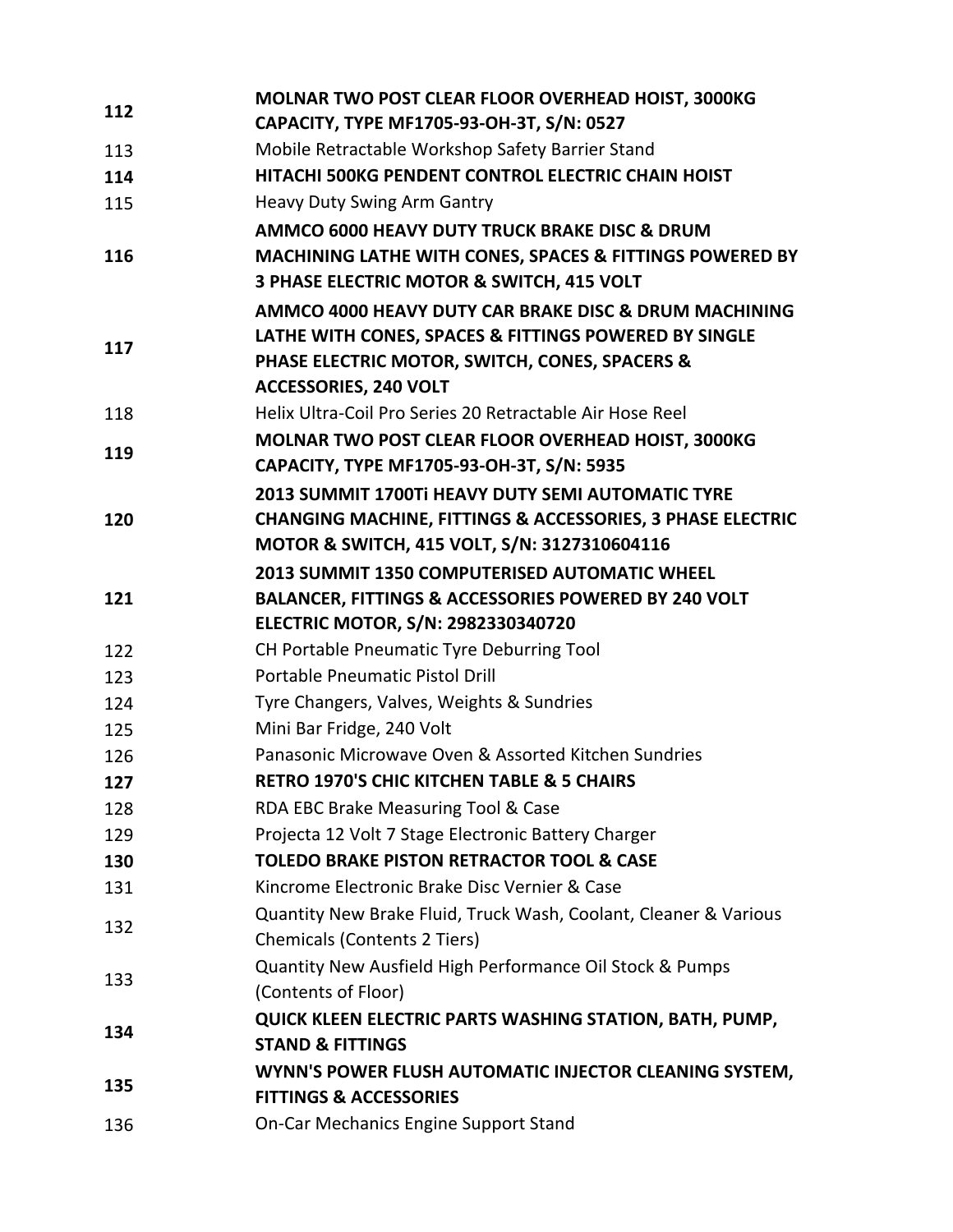| 137 |                | <b>KARCHER HEAVY DUTY HIGH PRESSURE WASHER &amp; FITTINGS</b>                         |
|-----|----------------|---------------------------------------------------------------------------------------|
|     |                | <b>TOLEDO COOLING SYSTEM PRESSURE TESTER &amp; VACUUM PURGE</b>                       |
| 138 |                | <b>MASTER KIT - 24 PIECE &amp; CASE</b>                                               |
| 139 | 17             | <b>Assortment Kits &amp; Contents</b>                                                 |
| 140 | 10             | <b>Assortment Kits &amp; Contents</b>                                                 |
| 141 |                | Large Quantity of Mechanics Consumables & Sundries (Contents of<br>Cabinet)           |
| 142 |                | <b>Steel 2 Door Stock Cabiney</b>                                                     |
| 143 | 12             | Tubes New Ausfield Mechanics Grease Dispensing Gun                                    |
| 144 |                | New Philips Signalling Bulb Stock & Cabinet                                           |
| 145 |                | Wurth Hose Clamp Stock & Rack                                                         |
| 146 |                | MOLNAR TWO POST CLEAR FLOOR OVERHEAD HOIST, 3000KG                                    |
|     |                | CAPACITY, TYPE MF1705-93-OH-3T, S/N: 1096                                             |
| 147 |                | Helix Ultra-Coil Pro Series 20 Retractable Air Hose Reel                              |
| 148 |                | Oil Recovery Tray, Drum & Trolley                                                     |
| 149 |                | Mobile Heavy Duty Plate Top Mechanics Table                                           |
| 150 | $\overline{2}$ | <b>Coform Single Door Lockers</b><br><b>2500KG HEAVY DUTY HYDRAULIC WORKSHOP JACK</b> |
| 151 |                | Heavy Duty Ratchet Type Car Axle Stands (Sold Per Each)                               |
| 152 | 2              | <b>HEAVY DUTY PNEUMATIC OPERATED MOBILE TRUCK JACK</b>                                |
| 153 |                | Heavy Duty Battery Trolley & 2 Sets of Heavy Duty Leads                               |
| 154 |                | MCMILLAN M SERIES M20 TWIN CYLINDER AIR COMPRESSOR                                    |
| 155 |                | PLANT POWERED BY ASEA 4KW 3 PHASE ELECTRIC MOTOR ON                                   |
|     |                | <b>HORIZONTAL STEEL AIR RECEIVER</b>                                                  |
|     |                | McMillan TA-80 Triple Cylinder Air Compressor Plant Powered by                        |
| 156 |                | Weg 3 Phase Electric Motor & Switch on Horizontal Steel Air                           |
|     |                | Receiver                                                                              |
|     |                | <b>NAGASAKI 15 TON HYDRAULIC GARAGE PRESS MODEL: NSP-15A</b>                          |
| 157 |                | S/N: 701 AND TOOLING                                                                  |
| 158 | 4              | Heavy Duty Ratchet Type Car Axle Stands (Sold Per Each)                               |
|     |                | AMMCO 4000 HEAVY DUTY CAR BRAKE DISC & DRUM MACHINING                                 |
|     |                | LATHE WITH CONES, SPACES & FITTINGS POWERED BY SINGLE                                 |
| 159 |                | PHASE ELECTRIC MOTOR, SWITCH, CONES, SPACERS &                                        |
|     |                | <b>ACCESSORIES, 240 VOLT</b>                                                          |
| 160 |                | Superpro Bearing Puller Spacer Kit                                                    |
| 161 |                | Heavy Duty Engineers 150mm Offset Vice                                                |
|     |                | <b>HEAVY DUTY ENGINEERS 125MM STANDARD VICE WITH</b>                                  |
| 162 |                | <b>BLACKSMITHS ANVIL PLATE</b>                                                        |
| 163 | 9              | Dawn and Assorted G Clamps                                                            |
| 164 |                | Kincrome Mechanical Engineers Magnetic Dial Indicator Stand                           |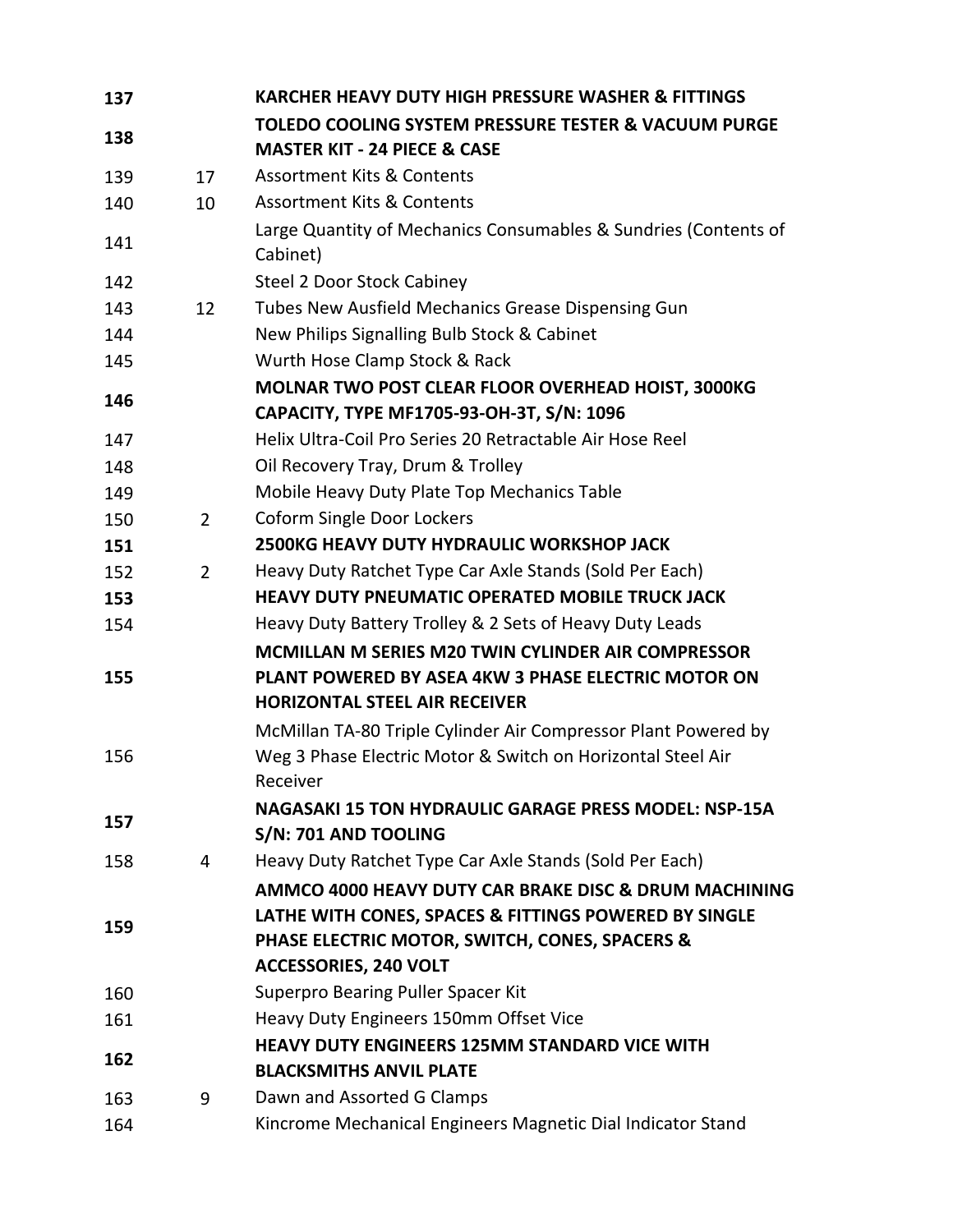| 165  |                | Bearing Tools, Sundries & Case                                   |
|------|----------------|------------------------------------------------------------------|
| 166  |                | <b>Mechanics Heavy Duty Slide Hammer</b>                         |
| 167  |                | Copper Mallets, Spanners & Assorted Tools                        |
|      |                | <b>HEAVY DUTY WELDED STEEL MECHANICS BENCH &amp; CONTENTS OF</b> |
| 168  |                | <b>SUNDRIES</b>                                                  |
|      |                | BUMEN AUTOMATIC FLYWHEEL GRINDING MACHINE, 500MM                 |
| 169  |                | MAGNETIC CHUCL, RISE AND FALL HEAD, 3 PHASE ELECTRIC             |
|      |                | <b>MOTOR &amp; SWITCH</b>                                        |
| 170  | $\overline{2}$ | TON HYDRAULIC WORKSHOP MOBILE ENGINE CRANE                       |
| 171  | $\overline{2}$ | Steel Mechanics Mobile Engine Stands (Sold Per Each)             |
| 172  | $\overline{2}$ | TTi 6 Wheel Garage Creepers (Sold Per Each)                      |
|      |                | RAVAGLIOLI MODEL F80 PNEUMATIC TREADLE OPERATED BRAKE            |
| 173  |                | SHOE RIVETING MACHINE, SERIES:1605 YEAR: 1979                    |
| 174  |                | GMF Heavy Duty Double Ended Pedestal Grinder, 240 Volt           |
| 175  |                | Steel 2 Tier Mechanics Workshop Bench                            |
|      |                | UNIVERSAL 12 SPEED PEDESTAL DRILL PRESS, SLOTTED TABLE, 970-     |
| 176  |                | 2740RPM, 240 VOLT                                                |
| 177  |                | Makita 2414 B Abrasive Disc Cut Off Saw, 240 Volt                |
| 178  |                | Linish-All 1m x 125mm Belt Linishing Machine Powered by Single   |
|      |                | Phase Electric Motor & Switch, 240 Volt                          |
| 179  |                | W & B MODEL: 60000 HORIZONTAL PRECISION HONING MACHINE,          |
|      |                | S/N: 20970, 240 VOLT                                             |
| 180  |                | Mobile Heavy Duty 6 Wheel Trolley                                |
| 181  |                | BISHAMON 3000KG 4 POST VEHICLE HOIST, DRIVE-ON RAMPS, 3          |
|      |                | PHASE ELECTRIC MOTOR & SWITCH, 415 VOLT                          |
| 182  |                | LIFTECH 450KG HYDRAULIC HI-LIFT TRANSMISSION HOIST               |
| 183  |                | Hydraulic Pump-Up Pallet Shuttle                                 |
| 184  |                | Heavy Duty 4 Wheel Trolley                                       |
| 185  |                | MOLNAR TWO POST CLEAR FLOOR OVERHEAD HOIST, 3000KG               |
|      |                | CAPACITY, TYPE MF1705-93-OH-3T, S/N: 1567                        |
| 186  |                | Folding Aluminium Workshop Stand                                 |
| 187  |                | Lisle 6 Wheel Garage Creeper                                     |
| 188  |                | <b>RDA REFERENCE CHART</b>                                       |
| 188A |                | <b>BISHAMON 2 POST VEHICLE HOIST</b>                             |
| 189  |                | <b>First Aid Cabinet &amp; Contents</b>                          |
| 190  |                | Large Wall Clock                                                 |
| 191  |                | Seiko Precision QR-375 Time Clock & Card Rack                    |
| 193  |                | BRAKE QUIP THREAD GAUGE IDENTIFICATION KIT & CASE                |
| 194  |                | DISC BRAKES AUSTRALIA OUTSIDE MICROMETER & CASE                  |
| 195  |                | Workszone Digital Vernier Caliper                                |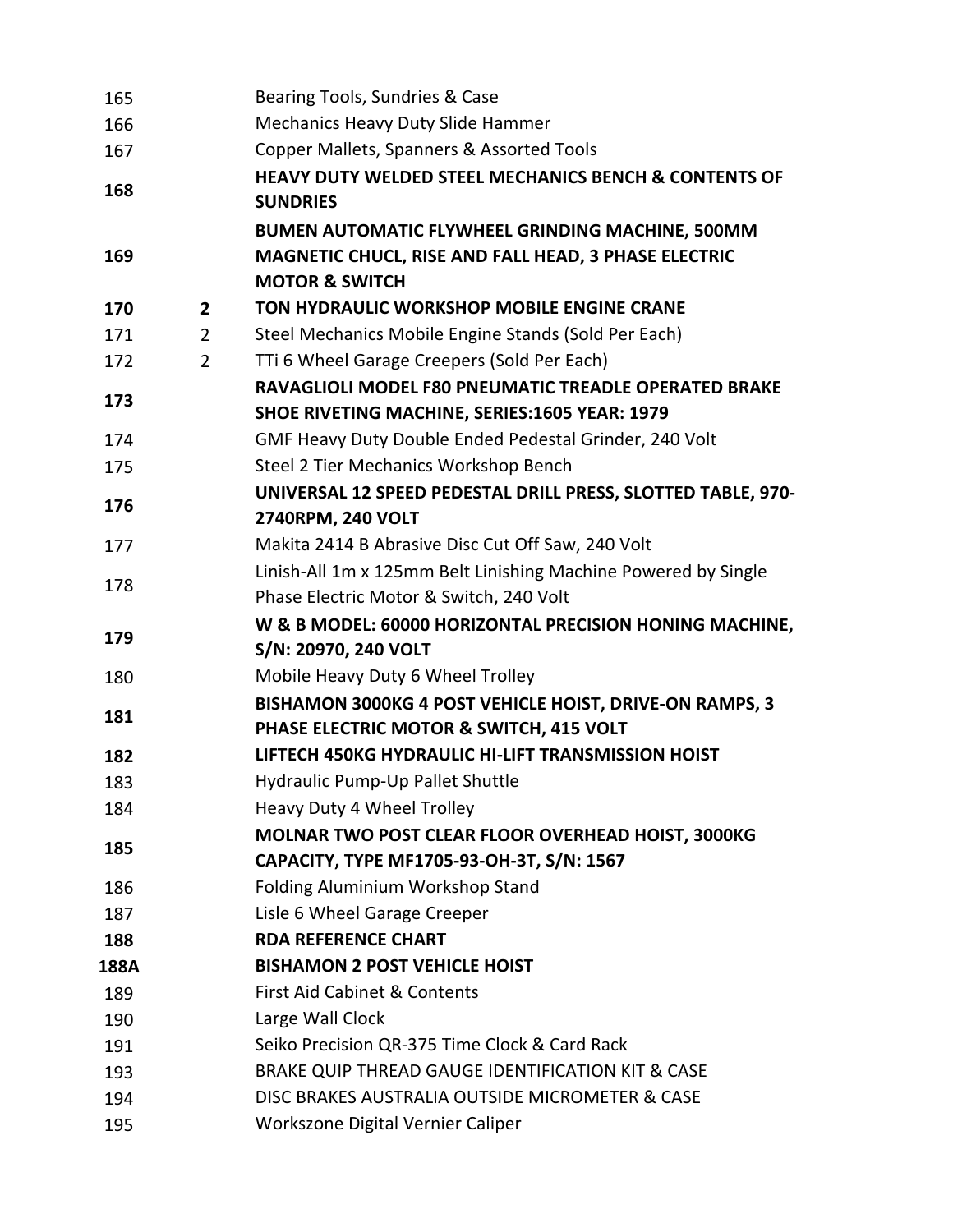| 196 |   | Trade Quip 100mm Digital Brake Caliper                             |
|-----|---|--------------------------------------------------------------------|
|     |   | 2016 G-SCAN 2 PORTABLE MULTI FUNCTION COMPUTERISED                 |
| 197 |   | VEHICLE ANALYSER SYSTEM WITH LEADS, CHANGE OVER                    |
|     |   | <b>MODULES, MANUAL &amp; ACCESSORIES (RRP \$6900)</b>              |
|     |   | <b>NEW PARTS STORE:</b>                                            |
|     |   | OVER 300 NEW RYCO, MAX, BURSON, PUROLATOR, COPPER &                |
| 198 |   | <b>ASSORTED OIL &amp; FUEL FILTERS (CONTENTS OF 3 BAYS)</b>        |
| 199 |   | Quantity of NGK Spark Plug Stock (Contents 1 Bay)                  |
| 200 |   | DISC BRAKES AUSTRALIA OUTSIDE MICROMETER & CASE                    |
| 201 |   | Bowmark Brake Scale, Tool Set & Torque Wrench                      |
|     |   | LARGE QUANTITY OF NEW BENDIX, B.B & ASSORTED BRAKE SHOE            |
| 202 |   | <b>STOCK (CONTENTS OF 4 BAYS)</b>                                  |
| 203 |   | <b>Quantity Recoil Thread Repair Kits</b>                          |
|     |   | LARGE QUANTITY OF NEW BENDIX, B.B & ASSORTED BRAKE SHOE            |
| 204 |   | <b>STOCK (CONTENTS OF 4 BAYS)</b>                                  |
|     |   | LARGE QUANTITY OF NEW BENDIX, B.B & ASSORTED BRAKE SHOE            |
| 205 |   | <b>STOCK (CONTENTS OF 4 BAYS)</b>                                  |
| 206 | 3 | <b>Brass Small Parts Assortment Kits</b>                           |
| 207 |   | Venus Bench Top Bag Heat Impulse Sealer, 240 Volt                  |
|     |   | LARGE QUANTITY NEW WHEEL CYLINDERS, MASTER CYLINDERS &             |
| 208 |   | <b>NUT AND BOLT STOCK (CONTENTS 1 BAY)</b>                         |
| 209 |   | Quantity New Brake & Clutch Spare Parts, Brale Calipers & Sundries |
|     |   | (Contents 1 Bay)                                                   |
| 210 |   | LARGE QUANTITY PAPER TOWEL, TOILET TISSUE & PLASTIC BAG            |
|     |   | <b>STOCK (CONTENTS 1 BAY)</b>                                      |
| 211 |   | <b>QUANTITY NEW WYNN'S ENGINE ADDITIVE STOCK</b>                   |
| 212 |   | Bays of Brownbuilt Clip Together Racking                           |
| 213 |   | Disc Brake Analyser Set                                            |
| 214 |   | Hewlett Packard Office Printer & Stand                             |
| 215 |   | LARGE QUANTITY OF DAYCO FAN BELT & DRIVE BELT STOCK                |
| 216 |   | Large Quantity New Manifold & Engine Gasket Stock                  |
| 217 |   | <b>HIGH PERFORMANCE CHROME TAIL PIPE EXHAUST COWLINGS -</b>        |
|     |   | <b>NEW</b>                                                         |
| 218 |   | Dayco V-belt Measuring Tool                                        |
| 219 |   | Quantity New Brake Calipers, Gaskets, Timing Belts & Accessories   |
|     |   | (Contents 1 Bay)                                                   |
| 220 |   | Quantity New Ignition Parts, Heater Hose & Assorted Stock          |
| 221 |   | LARGE QUANTITY NEW REPCO, PBR & ASSORTED BRAKE PARTS &             |
|     |   | <b>ACCESSORIES INCLUDING 55 YOTE BOXES (CONTENTS 1 BAY)</b>        |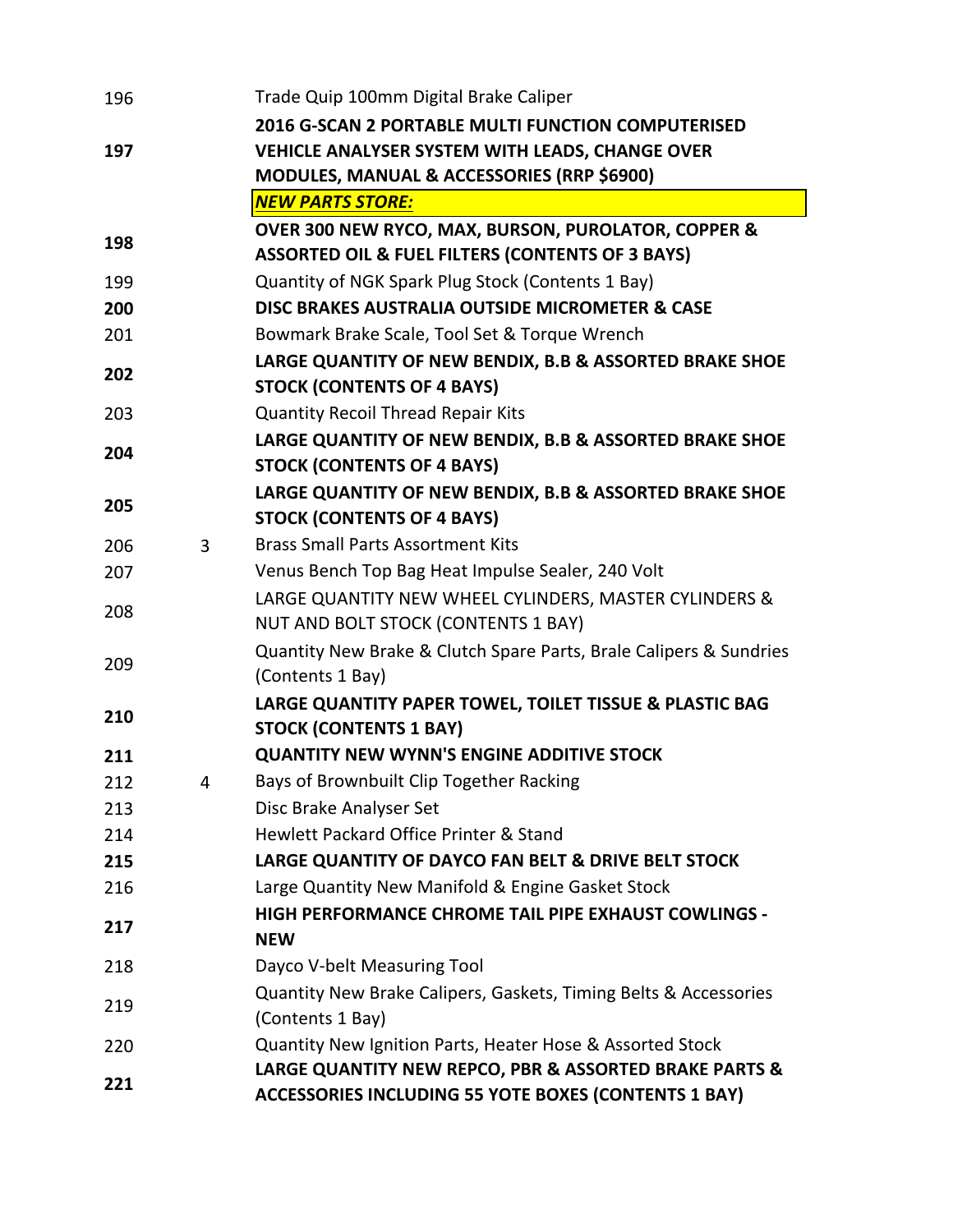| 222 |                | LARGE QUANTITY NEW REPCO, PBR & ASSORTED BRAKE PARTS &                    |
|-----|----------------|---------------------------------------------------------------------------|
|     |                | <b>ACCESSORIES INCLUDING 55 YOTE BOXES (CONTENTS 1 BAY)</b>               |
| 223 | 8              | <b>BAYS BROWNBUILT ADJUSTABLE CLIP TOGETHER STOCK SHELVING</b>            |
| 224 |                | <b>Quantity New Truck Clutch Plates</b>                                   |
| 225 | 120            | <b>CARDBOARD NEW PARTS TOTE BOXES &amp; CONTENTS VARIOUS</b>              |
|     |                | <b>BRAKE PARTS &amp; ACCESSORIES (CONTENTS 5 BAYS)</b>                    |
| 226 | $\overline{2}$ | Steel 3 & 4 Drawer Filing Cabinets                                        |
| 227 |                | NEW STOCK LARGE QUANTITY BENDIX & ASSORTED BRAKE PADS                     |
|     |                | (CONTENTS 1 BAY)                                                          |
| 228 |                | NEW STOCK LARGE QUANTITY BENDIX & ASSORTED BRAKE PADS                     |
|     |                | (CONTENTS 1 BAY)                                                          |
| 229 |                | NEW STOCK LARGE QUANTITY BENDIX & ASSORTED BRAKE PADS                     |
|     |                | (CONTENTS 1 BAY)                                                          |
| 230 |                | NEW STOCK LARGE QUANTITY BENDIX & ASSORTED BRAKE PADS<br>(CONTENTS 1 BAY) |
| 231 |                | Single Bay Brownbuilt Stock Shelving                                      |
| 232 | $2^{\circ}$    | 3 & 4 Bay Welded Steel Stock Rack                                         |
|     |                | NEW STOCK LARGE QUANTITY BENDIX & ASSORTED BRAKE PADS                     |
| 233 |                | (CONTENTS 1 BAY)                                                          |
|     |                | NEW STOCK LARGE QUANTITY BENDIX & ASSORTED BRAKE PADS                     |
| 234 |                | (CONTENTS 1 BAY)                                                          |
|     |                | NEW STOCK LARGE QUANTITY BENDIX & ASSORTED BRAKE PADS                     |
| 235 |                | (CONTENTS 1 BAY)                                                          |
|     |                | NEW STOCK LARGE QUANTITY BENDIX & ASSORTED BRAKE PADS                     |
| 236 |                | (CONTENTS 1 BAY)                                                          |
| 237 |                | <b>QUANTITY NEW RDA DISC, ROTOR &amp; DRUM STOCK (CONTENTS 1)</b>         |
|     |                | TIER)                                                                     |
| 238 |                | <b>QUANTITY NEW RDA DISC, ROTOR &amp; DRUM STOCK (CONTENTS 1</b>          |
|     |                | TIER)                                                                     |
| 239 |                | LARGE QUANTITY NEW POWER MAX, COLUMBUS, PROTEX                            |
|     |                | <b>HYDRAULIC &amp; VARIOUS BRAKE PARTS (CONTENTS 1 BAY)</b>               |
| 240 |                | LARGE QUANTITY NEW POWER MAX, COLUMBUS, PROTEX                            |
|     |                | <b>HYDRAULIC &amp; VARIOUS BRAKE PARTS (CONTENTS 1 BAY)</b>               |
| 241 |                | LARGE QUANTITY NEW POWER MAX, COLUMBUS, PROTEX                            |
|     |                | <b>HYDRAULIC &amp; VARIOUS BRAKE PARTS (CONTENTS 1 BAY)</b>               |
| 242 |                | Large Quantity of New Nachi, NSK, FKC, HCH & Assorted Nearings            |
|     |                | (Contents of 1 Bay)                                                       |
| 243 |                | Quantity New PBR & Assorted Clutch Kits (Contents 3 Tiers)                |
| 244 |                | Quantity New Exedy Clutch Kits (Conents 3 Tiers)                          |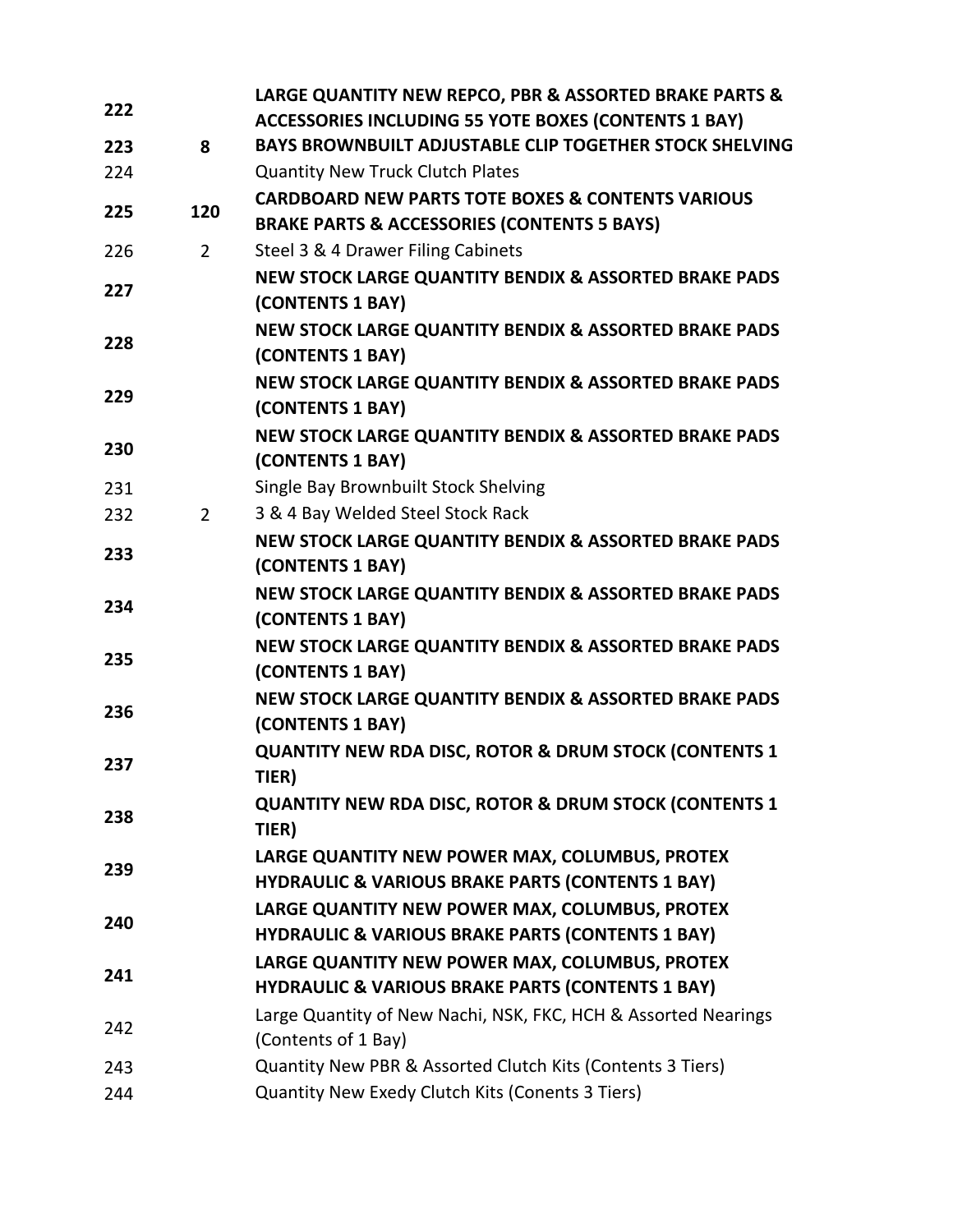| 245 |                | Large Quantity Ryco, Purolator & Assorted Air Filters (Contents 1)<br>Bay)                                        |
|-----|----------------|-------------------------------------------------------------------------------------------------------------------|
| 246 |                | Quantity of Assorted Paints & Sundries (Contents 2 Tiers)                                                         |
| 247 |                | 3 Tier Shelf Unit                                                                                                 |
|     |                | <b>OFFICE:</b>                                                                                                    |
| 248 |                | <b>CHERRY WOOD LAMINATE EXECUTIVE CORNER WORKSTATION</b><br>ACER INTEL CORE I3 64 BIT, 2120 PROCESSOR, AMD RADEON |
| 249 |                | HEAVY DUTY 7470 2GB, 4GB DDR3 MEMORY, ITB HARD DRIVE,<br><b>MONITOR, KEYBOARD &amp; MOUSE</b>                     |
| 250 |                | <b>SAMSUNG DC5 70 DIGITAL TELEPHONE SYSTEM &amp; HANDSETS</b><br><b>THROUGHOUT</b>                                |
| 251 |                | <b>Black Laminate Bookshelf</b>                                                                                   |
| 252 |                | Aluminium Wall Mounted Job Board & Clipboards                                                                     |
| 253 |                | Hewlett Packard Laserjet 1020 Printer                                                                             |
| 254 | $\overline{2}$ | <b>High Back Armchairs on Castors</b>                                                                             |
| 255 |                | <b>CHERRY WOOD LAMINATE EXECUTIVE CORNER WORKSTATION</b>                                                          |
| 256 |                | Hewlett Packard Laserjet 1020 Printer                                                                             |
|     |                | ACER INTEL CORE I3 64 BIT, 2120 PROCESSOR, AMD RADEON                                                             |
| 257 |                | HEAVY DUTY 7470 2GB, 4GB DDR3 MEMORY, ITB HARD DRIVE,                                                             |
|     |                | <b>MONITOR, KEYBOARD &amp; MOUSE</b>                                                                              |
| 258 |                | Laminate Steel Framed Office Bench                                                                                |
| 259 |                | Haier Stainless Steel Front Bar Fridge                                                                            |
| 260 | 3              | BLACK LEATHER LOOK RECEPTION & ARM CHAIRS (SOLD PER EACH)                                                         |
| 261 |                | Cherrywood Laminate Bookshelf                                                                                     |
| 262 |                | EPSON WORKFORCE 633 PRINTER, SCANNER, COPIER, 240 VOLT                                                            |
| 263 |                | Elite Built Steel 3 Drawer Filing Cabinet                                                                         |
| 264 |                | <b>CHERRYWOOD LAMINATE OFFICE DESK WITH 3 DRAWER PEDESTAL</b>                                                     |
| 265 |                | Chrome Frame Gas Adjustable Mesh Office Chair                                                                     |
|     |                | ACER INTEL CORE I3 64 BIT, 2120 PROCESSOR, AMD RADEON                                                             |
| 266 |                | HEAVY DUTY 7470 2GB, 4GB DDR3 MEMORY, ITB HARD DRIVE,                                                             |
|     |                | <b>MONITOR, KEYBOARD &amp; MOUSE</b>                                                                              |
| 267 |                | <b>CHERRYWOOD LAMINATE OFFICE DESK WITH 2 DRAWER PEDESTAL</b>                                                     |
| 268 |                | Fabric Upholstered High Back Gas Adjustable Armchair on Castors                                                   |
| 269 |                | Laminate Timber 2 Bay Wall Unit                                                                                   |
| 270 | $\overline{2}$ | <b>First Aid Cabinets &amp; Contents</b>                                                                          |
| 271 |                | SHARP XE-A107 ELECTRONIC RECEIPTING CASH REGISTER                                                                 |
| 272 |                | <b>Quantity of Assorted Office Sundries</b>                                                                       |
| 273 |                | Grey Laminate 1.8m Shelf Unit                                                                                     |
| 274 |                | Vacant                                                                                                            |
| 275 |                | Fabric Upholstered High Back Gas Adjustable Armchair on Castors                                                   |